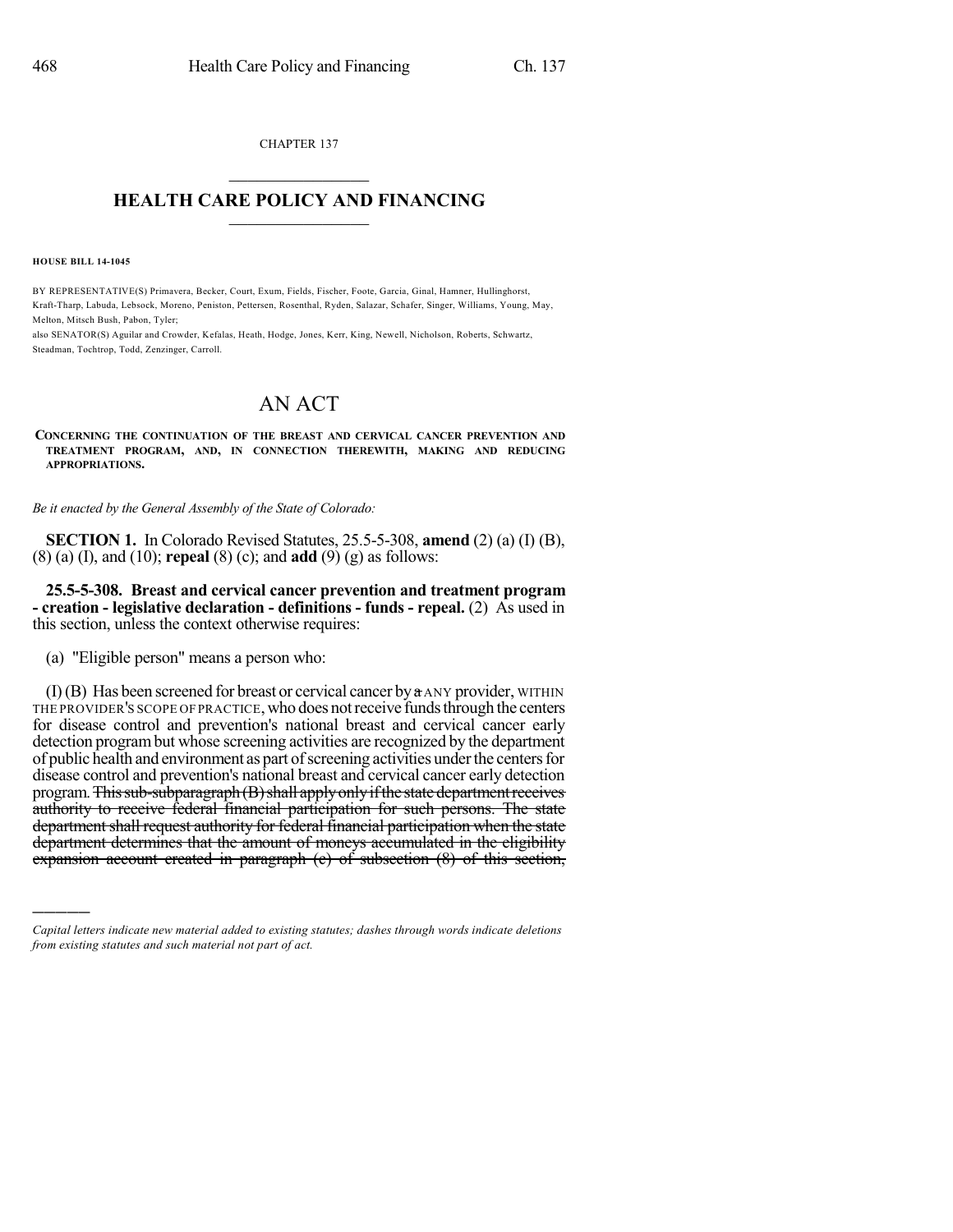including any amounts pledged or promised through a gift, grant, or donation, is sufficient to sustain the projected number of additional persons who would be eligible for the program under this sub-subparagraph (B).

(8) (a) (I) There is hereby created in the state treasury the breast and cervical cancer prevention and treatment fund, referred to in this subsection (8) as the "fund". The fund shall consist of any moneys credited thereto pursuant to section 24-22-115 (1), C.R.S., any gifts, grants, and donations, any moneys appropriated thereto by the general assembly, and any moneys transferred from the eligibility expansion account pursuant to subparagraph  $(HI)$  of paragraph  $(c)$  of this subsection  $\overline{(8)}$  CREDITED THERETO PURSUANT TO SECTION 42-3-217.5(3) (c), C.R.S. Except as provided for in paragraph (b.5) of this subsection (8), all moneys credited to the fund and all interest and income earned on the moneys in the fund shall remain in the fund for the purposes set forth in this section. Any unexpended and unencumbered moneys remaining in the fund at the end of a fiscal year shall remain in the fund and shall not be credited or transferred to the general fund or another fund. The state department is encouraged to secure private gifts, grants, and donations to fund the state costs of the breast and cervical cancer prevention and treatment program.

(c) (I) There is hereby created, as an account within the fund, the eligibility expansion account, referred to in this subsection (8) as the "account". The account shall consist of moneys credited thereto pursuant to section 42-3-217.5 (3) (e), C.R.S., any gifts, grants, and donations, and any other moneys appropriated thereto by the general assembly. Moneys in the account shall be expended only to fund the cost to expand the eligibility criteria for participation in the breast and cervical cancer prevention and treatment programto persons described in sub-subparagraph (B) of subparagraph (I) of paragraph (a) of subsection (2) of this section who are screened for breast or cervical cancer by a provider who does not receive funds through the centers for disease control and prevention's national breast and cervical cancer early detection program established under Title XV of the federal "Public Health Service Act",  $\overline{42}$  U.S.C. sec. 300k et seq., to provide screening activities. The state department shall not be required to track or report on the persons who become eligible for participation in the breast and cervical cancer prevention and treatment program pursuant to sub-subparagraph (B) of subparagraph (I) of paragraph (a) of subsection (2) of this section separately from those persons who are eligible for the program pursuant to sub-subparagraph  $(A)$  of subparagraph  $(I)$  of paragraph (a) of subsection (2) of this section, nor shall the state department be required to track or report separately on expenditures related to persons eligible to participate in the program pursuant to either such sub-subparagraph.

(II) Notwithstanding paragraph (b.5) of this subsection (8), all moneys credited to the account and all interest and income carned on the moneys in the account shall remain in the account for the purposes set forth in this paragraph (c) and shall not be credited or transferred to the general fund or any other fund except as provided in subparagraph (III) of this paragraph (c). The state department is encouraged to secure private gifts, grants, and donations to help fund the costs to expand the eligibility criteria for participation in the breast and cervical cancer prevention and treatment program as described in this paragraph (c).

(III) (A) Upon determining that the amount of moneys accumulated in the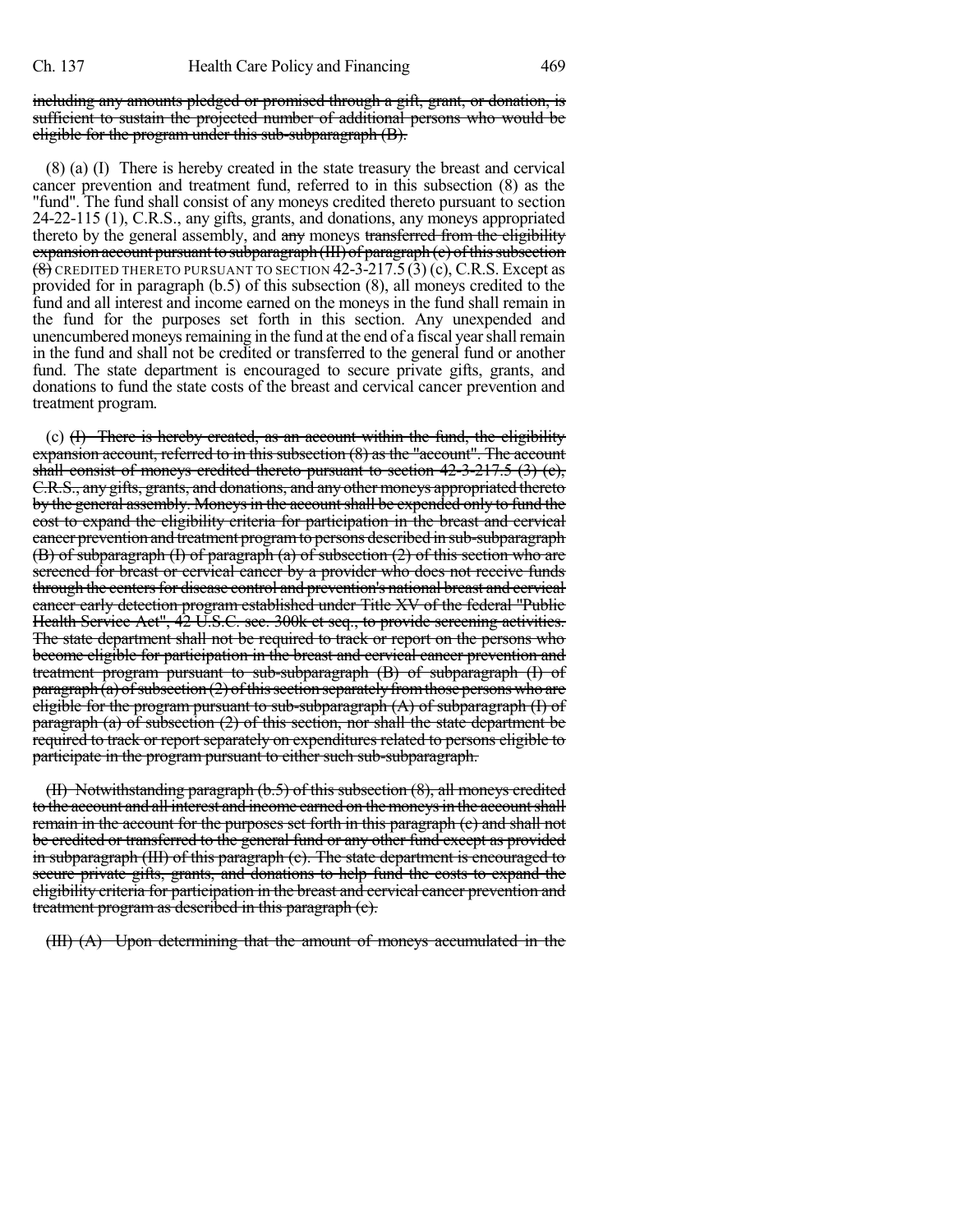account, including any amounts pledged or promised through a gift, grant, or donation, is sufficient to sustain the projected number of additional persons who would be eligible for the program under sub-subparagraph (B) of subparagraph (I) of paragraph (a) of subsection (2) of this section, and upon obtaining authority to receive federal financial participation for persons eligible under sub-subparagraph (B) of subparagraph (I) of paragraph (a) of subsection (2) of this section, the state department shall notify the joint budget committee that the account balance is sufficient to expand eligibility for the program and shall request an appropriation for the fiscal year for which the federal authority has been granted to fund the persons eligible pursuant to sub-subparagraph (B) of subparagraph (I) of paragraph  $(a)$  of subsection  $(2)$  of this section.

(B) Once the state department has notified the joint budget committee, the staff director of the joint budget committee shall request that the state treasurer transfer the moneys in the eligibility expansion account to the breast and cervical cancer prevention and treatment fund and dissolve the account.

 $(C)$  This paragraph  $(c)$  is repealed, effective when the state treasurer transfers the balance of the eligibility expansion account to the breast and cervical cancer prevention and treatment fund and dissolves the account. The state treasurer shall notify the revisor of statutes in writing when the conditions specified in this sub-subparagraph (C) have been satisfied.

 $(9)$   $(g)$  For the fiscal years 2014-15 through 2018-19, the general ASSEMBLY SHALL ANNUALLY APPROPRIATE ONE HUNDRED PERCENT OF THE STATE COSTS OF THE BREAST AND CERVICAL CANCER PREVENTION AND TREATMENT PROGRAM FROM THE MONEYS CREDITED TO THE BREAST AND CERVICAL CANCER PREVENTION AND TREATMENT FUND TO SUCH PROGRAM; EXCEPT THAT, IF THE MONEYS IN THE BREAST AND CERVICALCANCER PREVENTION AND TREATMENT FUND ARE INSUFFICIENT TO FULLY FUND THE PROGRAM, THE GENERAL ASSEMBLY SHALL APPROPRIATE SUFFICIENT MONEYS FROM THE GENERAL FUND.

(10) This section is repealed, effective July 1,  $2014$  2019, unless, in any fiscal year before such date, moneys received as federal financial participation provided pursuant to the federal "Breast and Cervical Cancer Prevention and Treatment Act of 2000", enacted October 24, 2000, Pub.L. 106-354, as amended, are no longer available to the fund or the rate of federal financial participation has been decreased, in which case the general assembly may repeal this section at the regular session of the general assembly immediately following such decrease or discontinuation of federal moneys.

**SECTION 2.** In Colorado Revised Statutes, 24-22-117, **amend** (2) (d) (II) introductory portion as follows:

**24-22-117. Tobacco tax cash fund - accounts - creation - legislative declaration.** (II) Of the moneys appropriated annually by the general assembly to the department of public health and environment pursuant to subparagraph $(I)$  of this paragraph(d), moneys shall be annually allocated by the department of public health and environment for breast and cervical cancer screenings pursuant to section 25-4-1505, C.R.S., and transferred to the department of health care policy and financing for the breast and cervical cancer treatment program established in section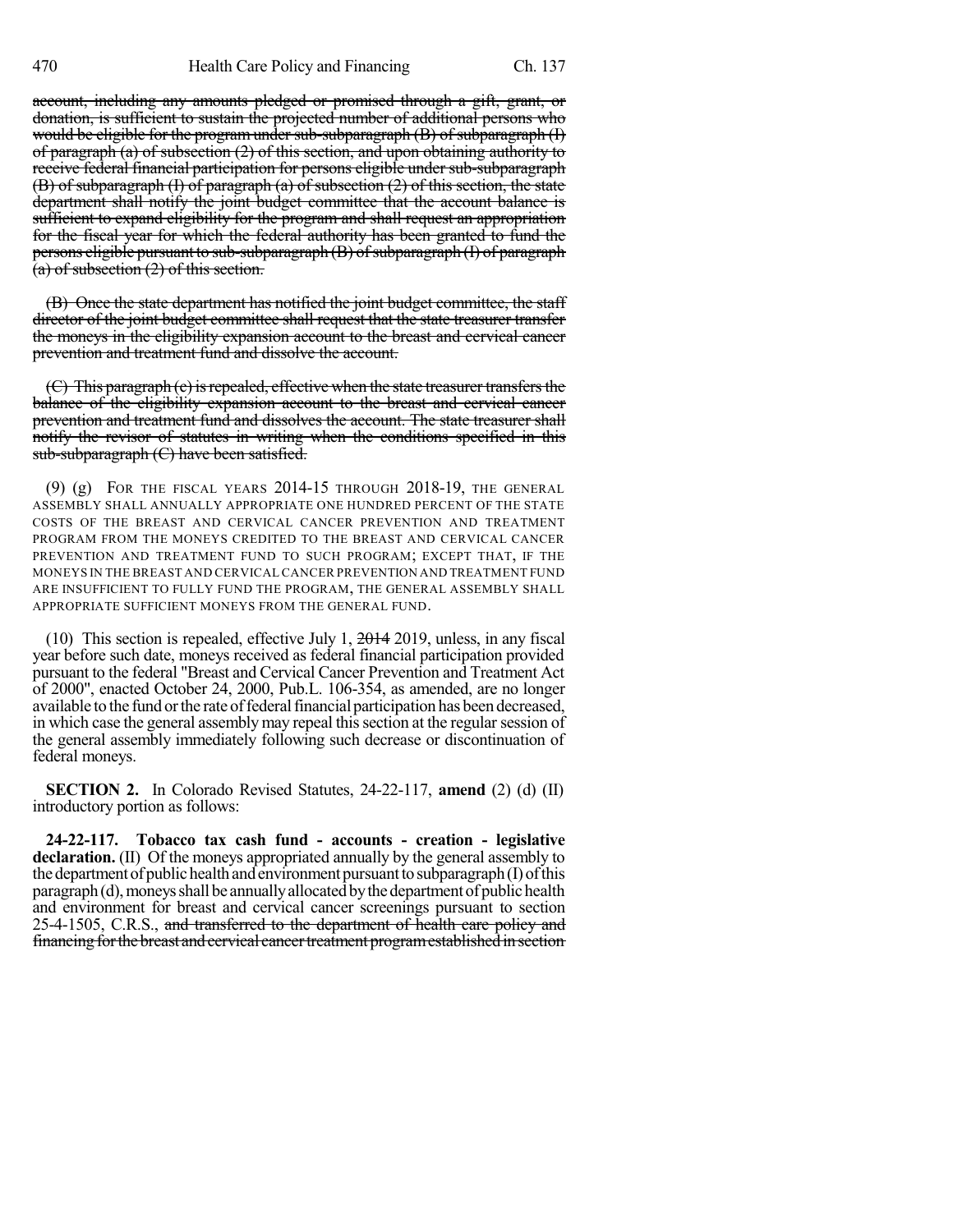25.5-5-308, C.R.S., in the following amounts not to exceed five million dollars in any fiscal year:

**SECTION 3.** In Colorado Revised Statutes, 42-3-217.5, **amend** (3) (c) as follows:

**42-3-217.5. Special plates - breast cancer awareness - retirement.** (3) (c) In addition to the taxes and fees specified in paragraph (b) of this subsection (3), a person applying for a new or replacement breast cancer awareness special license plate shall pay a surcharge of twenty-five dollars. A person applying on or before June 30, 2012, to renew a breast cancer awareness special license plate shall have the option to pay the twenty-five dollar surcharge but shall not be required to pay the surcharge in order to renew the special plate. On or afterJuly 1, 2012, a person applying to renew a breast cancer awareness special license plate shall pay the twenty-five dollar surcharge required by this paragraph (c). The department shall transmit the surcharge to the state treasurer, who shall credit the surcharge to the eligibility expansion account of the breast and cervical cancer prevention and treatment fund created in section 25.5-5-308 (8) (c), C.R.S., for use in accordance with that section; except that once the eligibility expansion account is dissolved pursuant to section  $25.5-5-308(8)$  (c) (III),  $\check{C}$ .R.S., the state treasurer shall credit the surcharge to the breast and cervical cancer prevention and treatment fund created in section 25.5-5-308 (8) (a), C.R.S. The department shall ensure implementation of this paragraph (c) no later than October 31, 2009.

**SECTION 4. Appropriation - adjustments to 2014 long bill.** (1) For the implementation of this act, the appropriation made in the annual general appropriation act to the department of public health and environment for the fiscal year beginning July 1, 2014, for the prevention services division, for chronic disease prevention programs, for transfer to the department of health care policy and financing for breast and cervical cancer treatment, is decreased by \$936,892 cash funds from the prevention, early detection, and treatment fund created in section 24-22-117 (2) (d) (I), Colorado Revised Statutes.

(2) For the implementation of this act, the appropriation made in the annual general appropriation act to the department of public health and environment for the fiscal year beginning July 1, 2014, for the prevention services division, for chronic disease prevention programs, breast and cervical cancer screening, is increased by \$936,892 cash funds from the prevention, early detection, and treatment fund created in section 24-22-117 (2) (d) (I), Colorado Revised Statutes.

**SECTION 5. Appropriation.** (1) In addition to any other appropriation, there is hereby appropriated, to the department of health care policy and financing, for the fiscal year beginning July 1, 2014, the sum of \$7,006,802 and 1.0 FTE, or so much thereof as may be necessary, comprised of \$2,424,016 fromthe breast and cervical cancer prevention and treatment fund created in section 25.5-5-308 (8) (a) (I), Colorado Revised Statutes, and \$4,582,786 from federal funds, to be allocated for the implementation of this act as follows:

(a) \$45,314 and 1.0 FTE, comprised of \$22,657 from the breast and cervical cancer prevention and treatment fund and \$22,657 fromfederal funds, for personal services;